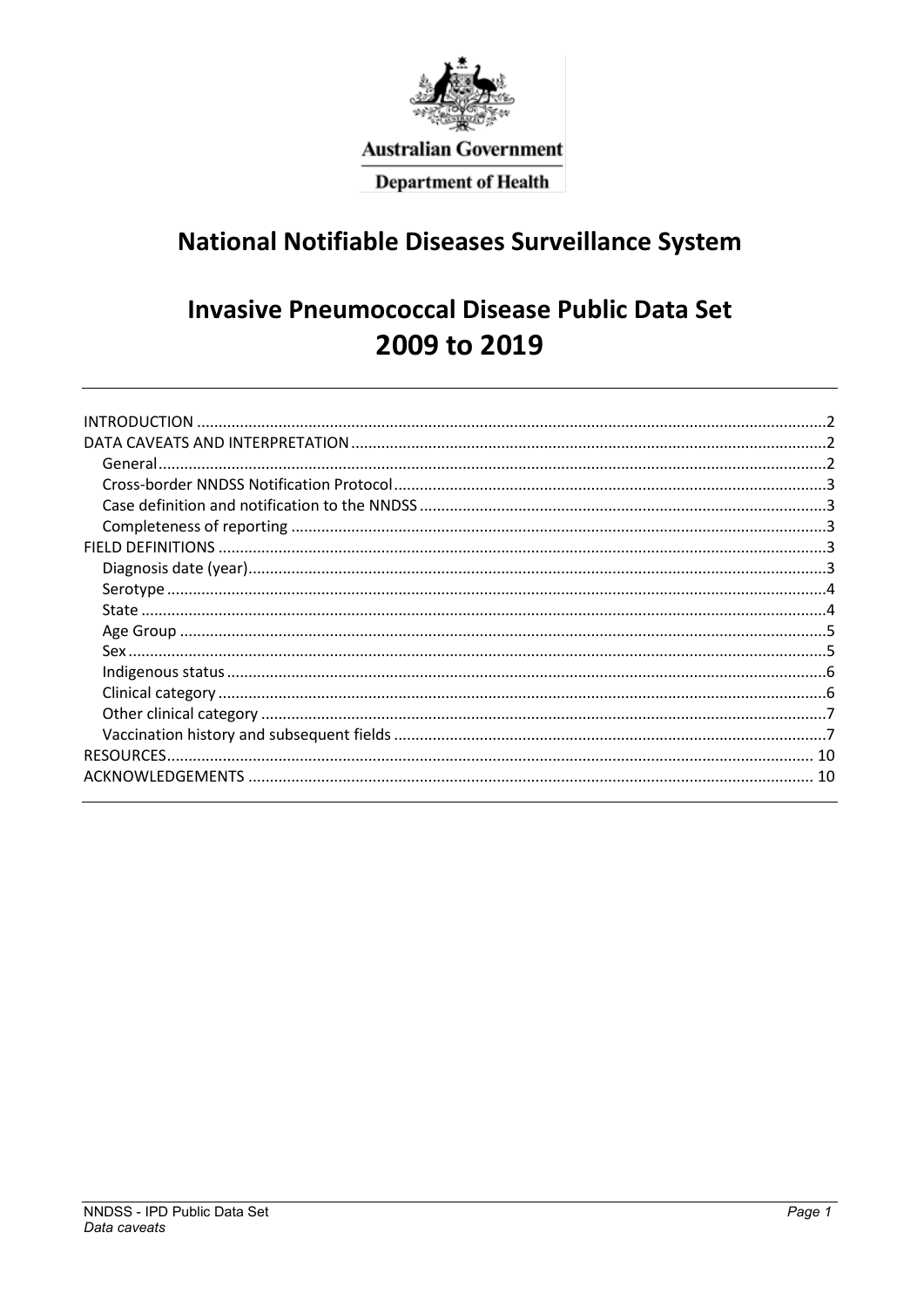# <span id="page-1-0"></span>**INTRODUCTION**

- The Invasive Pneumococcal Disease (IPD) Public Data Set includes notification data collected on IPD caused by *Streptococcus pneumoniae* via National Notifiable Diseases Surveillance System (NNDSS) from 1 January 2009 to 31 December 2019
- See Table 1 for a description of the NNDSS data available in the IPD Public Data Set.

| <b>State or Territory</b>                                                                        | <b>NNDSS Data</b>                                                               |  |  |  |
|--------------------------------------------------------------------------------------------------|---------------------------------------------------------------------------------|--|--|--|
| <b>Australian Capital</b>                                                                        | Australian Capital Territory data are not included in this data set. See notes  |  |  |  |
| Territory                                                                                        | below with regard to how access to these data.                                  |  |  |  |
| New South Wales                                                                                  | Serotype, State, Age Group, Sex, Indigenous Status, Clinical Category, Other    |  |  |  |
|                                                                                                  | Clinical category and Vaccination History.                                      |  |  |  |
| <b>Northern Territory</b>                                                                        | Serotype, State, Age Group, Sex, Indigenous Status, Clinical Category, Other    |  |  |  |
|                                                                                                  | Clinical category and Vaccination History.                                      |  |  |  |
| Queensland                                                                                       | Serotype, State, Age Group, Sex, Indigenous Status, Clinical Category, Other    |  |  |  |
|                                                                                                  | Clinical category and Vaccination History.                                      |  |  |  |
| South Australia                                                                                  | Serotype, State, Age Group, Sex, Indigenous Status, Clinical Category, Other    |  |  |  |
|                                                                                                  | Clinical category and Vaccination History.                                      |  |  |  |
| Victoria and Tasmania                                                                            | Serotype, State, Age Group, Sex, Indigenous Status, Clinical Category, Other    |  |  |  |
|                                                                                                  | Clinical category and Vaccination History.                                      |  |  |  |
| State, Age Group, Sex, Indigenous Status, Clinical Category, Other Clinical<br>Western Australia |                                                                                 |  |  |  |
|                                                                                                  | category and Vaccination History.                                               |  |  |  |
|                                                                                                  | Serotype data are not included in this data set. See notes below with regard to |  |  |  |
|                                                                                                  | how to access these data.                                                       |  |  |  |

#### **Table 1: NNDSS data available in the IPD Public Data Set**

- If IPD serotype data for Western Australian (WA) are required, a formal data request should be submitted directly to the Communicable Disease Control Directorate, WA Department of Health. Please contact the Data Manager on (08) 9388 4852. These data will appear as 'not available' in the serotype column.
- If IPD data for Australian Capital Territory (ACT) are required, a formal data request should be submitted directly to the Surveillance & Management, Communicable Disease Control, Health Protection Service. Please contact the Surveillance Officer on (02) 6205 2155 or a[t cdc@act.gov.au.](mailto:cdc@act.gov.au)

# <span id="page-1-1"></span>**DATA CAVEATS AND INTERPRETATION**

It should be noted there are several caveats to the National Notifiable Diseases Surveillance System (NNDSS) data for invasive pneumococcal disease (IPD) notifications in this public dataset release:

### <span id="page-1-2"></span>*General*

- These IPD notification data are based on data extracted from the NNDSS on the date specified in the downloaded MS Excel IPD public dataset. Due to the dynamic nature of the NNDSS, data on this extract is subject to retrospective revision and may vary from data reported in published NNDSS reports and reports of notification data by states and territories.
- These notification data represent only a proportion of the total cases occurring in the community, that is, only those cases for which health care was sought, a test conducted and a diagnosis made, followed by a notification to health authorities. The degree of under-representation of all cases is unknown and is most likely variable by disease and jurisdiction.
- In interpreting these data it is important to note that changes in notifications over time may not solely reflect changes in disease prevalence or incidence. Changes in testing policies; screening programs including the preferential testing of high risk populations; the use of less invasive and more sensitive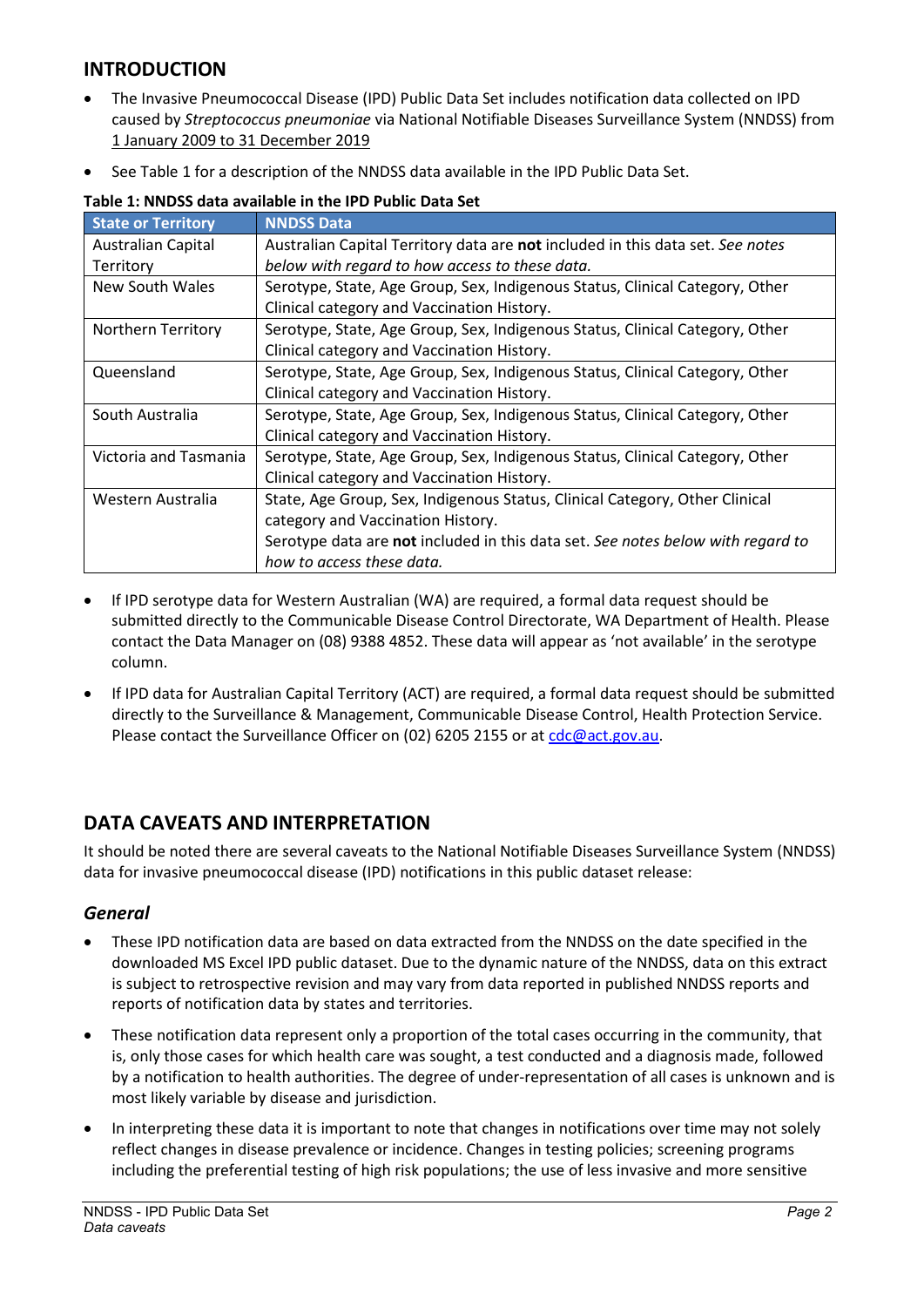diagnostic tests; and periodic awareness campaigns, may influence the number of notifications that occur annually.

## <span id="page-2-0"></span>*Cross-border NNDSS Notification Protocol*

• From 1 January 2009 the Communicable Diseases Network Australia (CDNA) implemented the Cross-border NNDSS Notification Protocol. The Protocol establishes that notifications are reported by the jurisdiction of residence, regardless of the jurisdiction of diagnosis. In the instance that a case is usually resident overseas, the notification is reported to the NNDSS by the jurisdiction of diagnosis.

## <span id="page-2-1"></span>*Case definition and notification to the NNDSS*

- The current surveillance case definition for IPD, including any historical edits, are available at: [http://www.health.gov.au/internet/main/publishing.nsf/Content/cda-surveil-nndss-casedefs](http://www.health.gov.au/internet/main/publishing.nsf/Content/cda-surveil-nndss-casedefs-cd_pnuemo.htm)[cd\\_pnuemo.htm](http://www.health.gov.au/internet/main/publishing.nsf/Content/cda-surveil-nndss-casedefs-cd_pnuemo.htm)
- In September 2003, new national case definitions for notifications reported to NNDSS were endorsed by the Communicable Diseases Network Australia, with nearly all jurisdictions implementing the new definitions in January 2004 (New South Wales commenced in August 2004). Prior to the adoption of the national definitions, some jurisdictions used the 1994 NHMRC case definitions, some jurisdictions used modified definitions that were based on the NHMRC case definitions, and some others used definitions specific to the state for some diseases. Due to the variability in case definitions used over the period and jurisdictional adherence, please refer to the jurisdictional specific notes in Table 1.
- The case definition for invasive pneumococcal disease (IPD) was last reviewed in 2004.

# <span id="page-2-2"></span>*Completeness of reporting*

- The manner in which Indigenous status, Clinical category, Vaccination history fields are collected can vary between jurisdictions.
- Some of the enhanced NNDSS data fields for IPD may not be complete across the entire period for which the data have been sought, especially the earlier years. Additionally, some fields may be underreported as they require follow up by the jurisdictions to complete. For IPD, some jurisdictions only follow up the collection of data in certain age groups (Table 2).

#### **Table 2: Follow up practices for the collection of enhanced IPD Surveillance data by age group and jurisdiction**

| <b>Age Group</b> | <b>State or Territory</b>                                                                            |
|------------------|------------------------------------------------------------------------------------------------------|
| Under 5          | New South Wales, Victoria <sup>i</sup> , Queensland (Metro South and Gold Coast Public Health Units) |
| years            |                                                                                                      |
| 50 years         | New South Wales, Victoria <sup>i</sup>                                                               |
| and over         |                                                                                                      |
| All Ages         | Australian Capital Territory, Northern Territory, Queensland (except Metro South and Gold            |
|                  | Coast Public Health Units), Tasmania, South Australia, Victoria <sup>i</sup> , Western Australia     |

i Prior to 30 June 2012, Victoria followed up the collection of enhanced data on all ages. Since 1 July 2012, Victoria has followed up the collection of enhanced data in the under 5 years and the 50 years and over age groups.

# <span id="page-2-3"></span>**FIELD DEFINITIONS**

# <span id="page-2-4"></span>*Diagnosis date (year)*

The diagnosis year is taken from the diagnosis date. The diagnosis date is a derived field and represents the onset date or when the date of onset is not known, the earliest of the specimen collection, the notification, or the notification receive dates.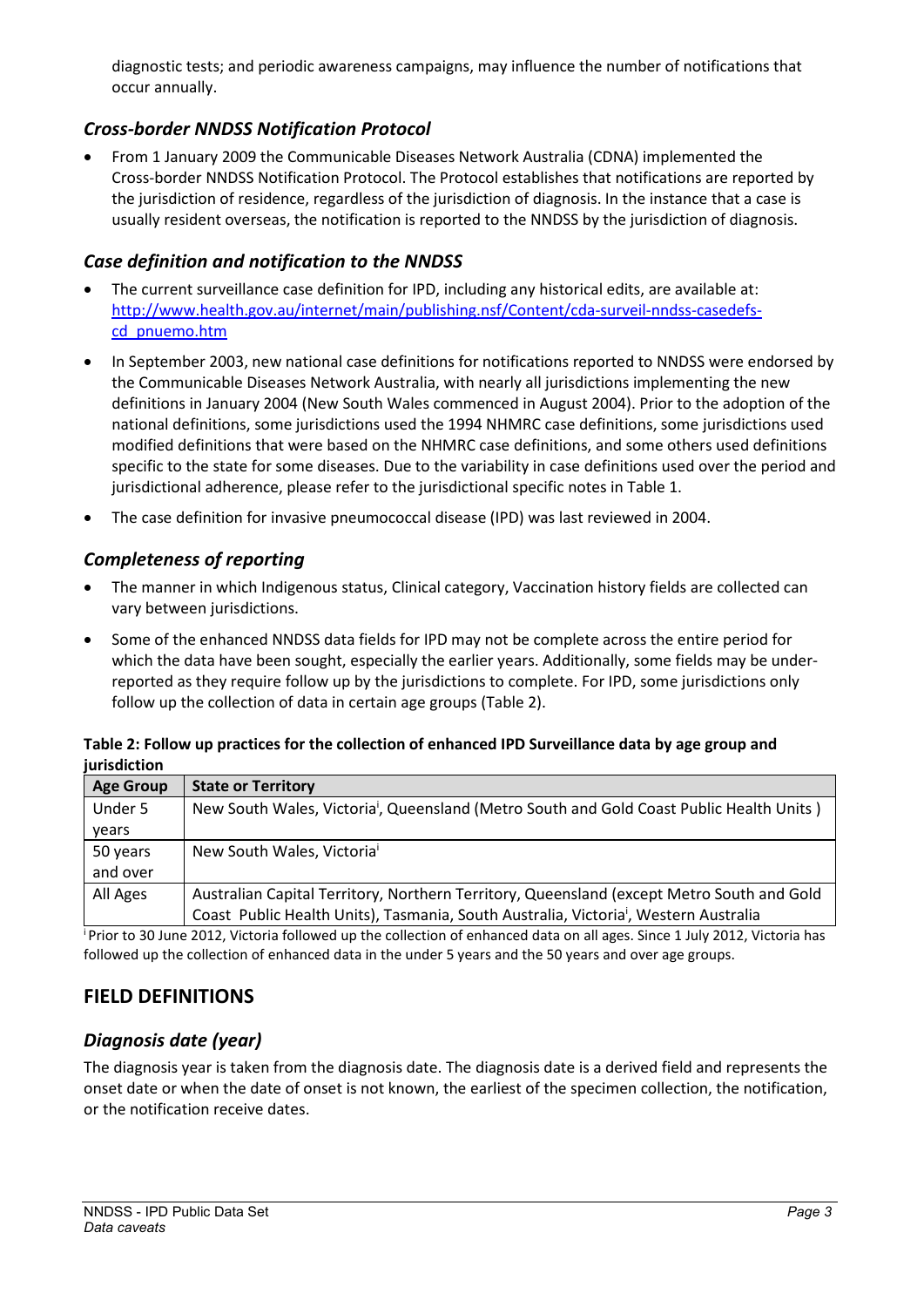# <span id="page-3-0"></span>*Serotype*

Serotype is the specific serotype of *Streptococcus pneumoniae* causing disease in the notified case.

Data domain:

- Multiple serotypes separated by 'AND' represent when two or more serotypes are isolated from the same or separate specimens associated with the one case notification.
- Multiple serotypes separated by 'OR' represent when a culture specific serotyping result is not available and molecular typing was unable to differentiate the specific serotype due to similarity of the target gene.
- 'Non-typable' when the serotype is reported by the reference laboratory as a non-typable strain.
- 'Typing pending' awaiting result from reference laboratory.
- 'Untyped' when no serotype is available, including due to: no isolate available, a sample was not able to be referred to the reference laboratory, isolate was not viable and insufficient genetic material.
- *'Not available' – information on IPD serotype for cases from Western Australia are not available in this public dataset. Please contact the Communicable Disease Control Directorate, WA Department of Health.*

## <span id="page-3-1"></span>*State*

The State or Territory which sends the notification. Additionally, this field represents the jurisdiction of residence of the notified case. Where the case usually resides overseas, State is the jurisdiction where the diagnosis took place.

*Note: information on IPD cases from the Australian Capital Territory are not available in this public dataset. Please contact the Surveillance & Management, Communicable Disease Control, Health Protection Service.*

#### Data domain:

- NSW = New South Wales
- NT = Northern Territory
- Qld = Queensland
- SA = South Australia
- Vic/Tas = Victoria and Tasmania
- WA = Western Australia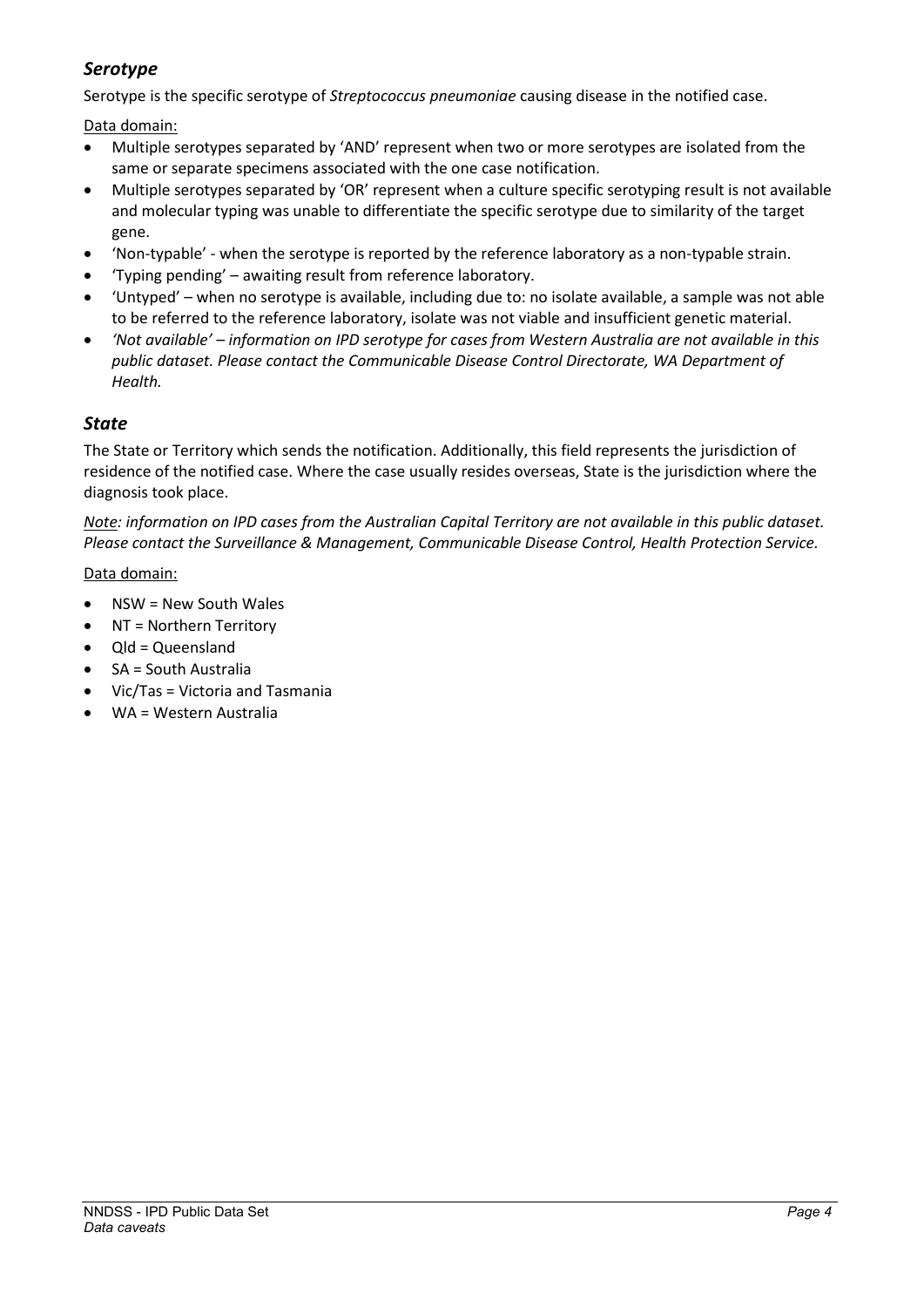# <span id="page-4-0"></span>*Age Group*

Age in years of the notified case at onset of disease presented in 5 year age groups. Age is based on the age of the individual as reported to the health authority or the calculated age at onset, using the difference between date of birth and diagnosis date. The age at onset is always rounded down to the age at last birthday, for example a case aged 3 years and 10 months at disease onset is reported as being 3 years. Age groups are presented according to a notified case's age in completed years, for example the 00-04 years age group includes cases from birth to 4 full years of age, but less than 5 years of age.

Specific to IPD notifications, amongst those cases aged less than 5 years, this age group has been split to enable analyses to take into account the current National Immunisation Program pneumococcal vaccination schedule for children aged less than 2 years.

Where age at onset is not reported by the jurisdiction, it is calculated by determining the age at the date of diagnosis.

#### Data domain:

- Five-year age groups have been provided for cases aged 5 to 84 years.
	- For cases outside of this age range, the following groupings have been applied:
		- o <2yo: less than two years
		- o 02-04: 2 to 4 years
		- o Five-year age groups: 5 to 84 years
		- o 85+: 85 years and over

#### <span id="page-4-1"></span>*Sex*

These data represent the sex of the individual at the time of notification.

#### Data domain:

- Male
- Female
- X
- Unknown.

#### Notes on interpretation:

- In accordance with the Australian Government Guidelines on Recognition of Sex and Gender 'X' can equal indeterminate, intersex or unspecified.
- 'Unknown' is reserved for where no information on sex is provided.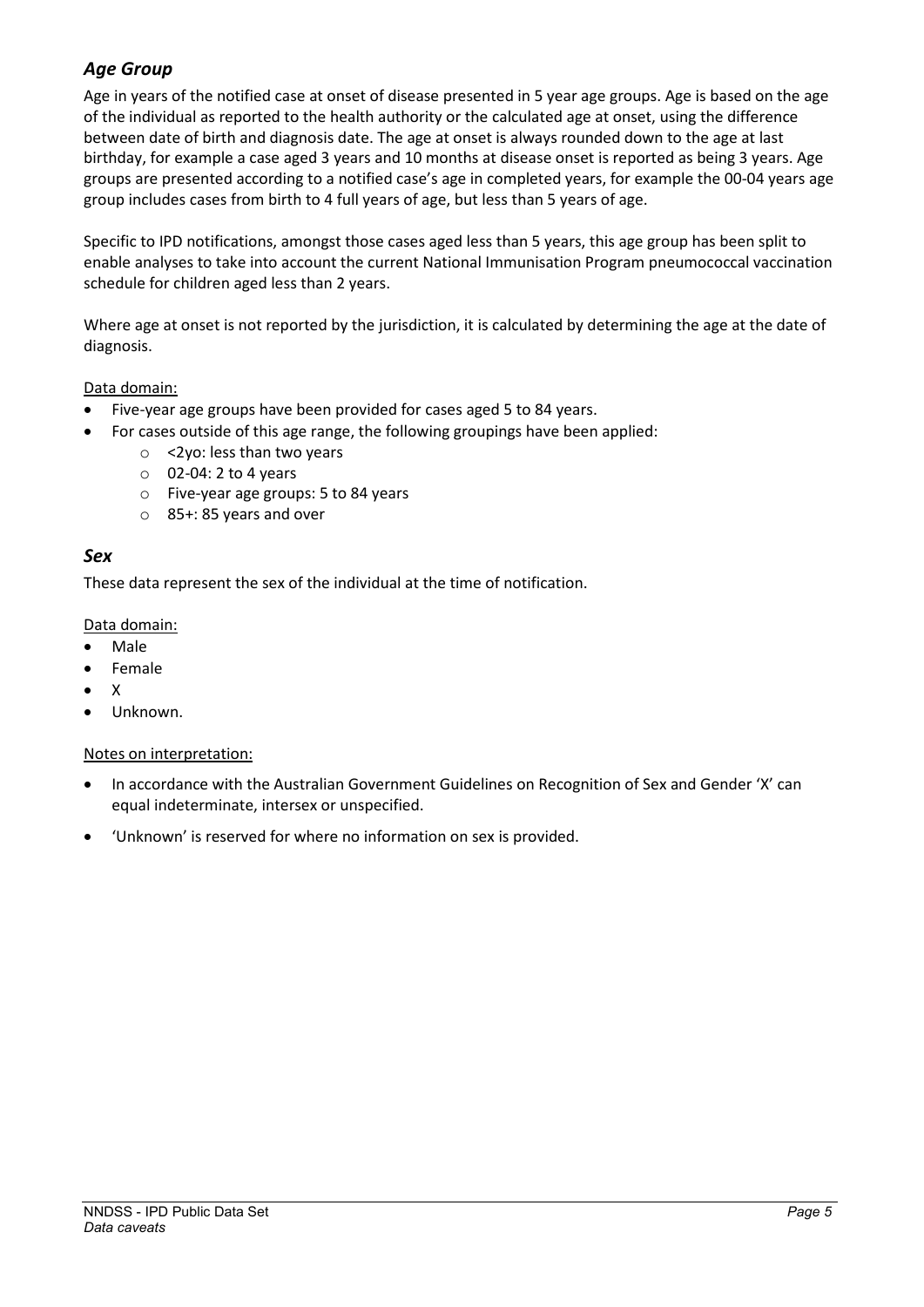### <span id="page-5-0"></span>*Indigenous status*

The determination of the Indigenous status is by descent, self-identification and community acceptance. Only the Indigenous status text descriptor field has been provided:

#### Data domain:

- Indigenous (Aboriginal and/or Torres Strait Islander origin)
- Non-Indigenous (Not of Aboriginal or Torres Strait Islander origin)
- Unknown (Not stated, unknown or blank)

#### Notes on interpretation:

- Indigenous status is usually obtained from medical, rather than laboratory, notification and completeness varies by disease and by state and territory. This reflects differences in notification requirements (i.e. depending on the jurisdiction, some diseases are primarily or completely notified by pathology laboratories rather than clinicians) and the fact that it is not possible to follow-up all cases for diseases with a large volume of notifications and/or not requiring specific case-based public health action. Access by Public Health Units to electronic health record systems has improved the completeness of this field.
- It is recommended that an analyses based on Indigenous status should only be undertaken where there is greater than 50% Indigenous status completeness.
- The percentage of Indigenous status completeness is defined as:
	- $\circ$  % completeness = ([number of notifications of Indigenous and not Indigenous] / total notifications) x 100
- Enhanced opportunistic and targeted screening, active contact tracing and in some instances community-wide screening programs, all contribute to the higher notification rates of disease detection observed in remote regions, where a greater proportion of the population are Indigenous, relative to urban regions. However, higher rates in remote regions may also reflect higher underlying incidence of disease. It is not possible to determine the relative contributions of these factors from the data provided to the NNDSS.

### <span id="page-5-1"></span>*Clinical category*

Clinical category is the focus of infection for a notified case of IPD. Multiple clinical categories may be reported against one case of IPD, except bacteraemia which can only be used by itself. These data are delimited by a "|" symbol.

#### Data domain:

- Pneumonia either positive blood culture or positive PCR from blood or other sterile site plus consistent clinical and/or radiological lung features.
- Meningitis either positive culture or positive PCR from CSF or other normally sterile site plus supportive findings for meningitis (CSF changes, clinical features or medical imaging consistent with bacterial meningitis).
- Bacteraemia either positive blood culture or positive PCR from blood, with no other sterile site specimen and no localising signs of pneumonia or meningitis.
- Other Other type of IPD presentation, from another sterile site (see 'other clinical category' for the categories).
- Unknown.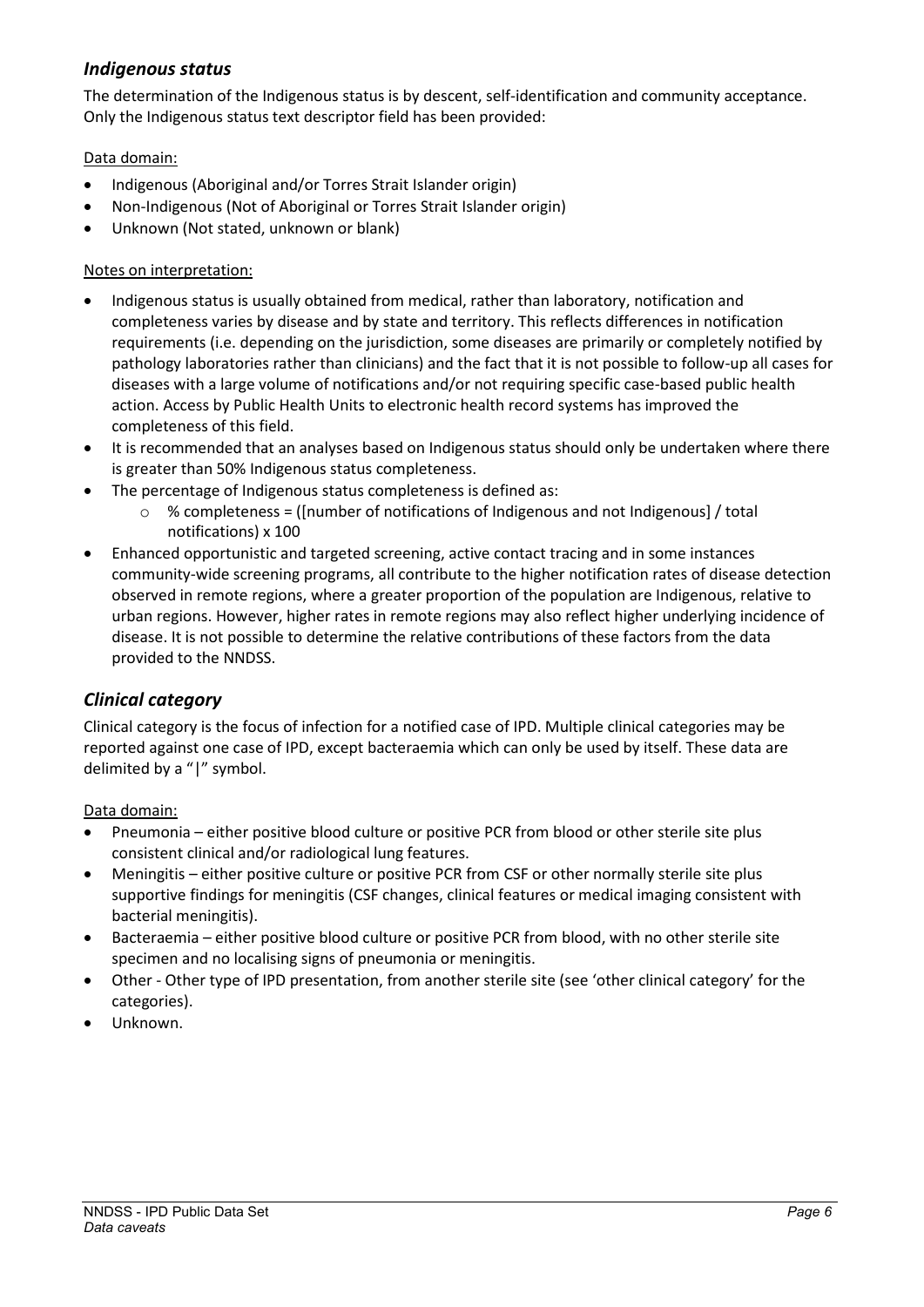# <span id="page-6-0"></span>*Other clinical category*

Provides further information with regard to the reporting of 'other IPD presentations' in the 'clinical category' data field. Only one response can be reported in this field.

Data domain:

- Septic arthritis
- Pleural empyema
- Pleural effusion
- **Pericarditis**
- Peritonitis
- **Ascites**
- Cellulitis
- **Endophthalmitis**
- Other sterile site.

# <span id="page-6-1"></span>*Vaccination history and subsequent fields*

These summary data are based on information provided regarding a notified case's reported vaccination history, including the number of doses of a vaccine and the type of vaccine recorded in the NNDSS dataset relevant to the disease, as well as their age in terms of eligibility for vaccination. Please note that any analysis of vaccine protection requires cross-checking between the serotype of the infection with the type vaccine(s) received by the case, the serotypes covered by the vaccine received, as well as the number of doses, interval between doses, age eligibility and other relevant recommendations.

#### Vaccination history data domain:

- 'No vaccine given' = for cases who are age eligible to receive a pneumococcal vaccine, no vaccine has been provided.
- 'Followed up information not available' = Vaccination information has attempted to be followed up, however no vaccination information was available.
- 'Not followed up information not sought' = No vaccination information has been sought for the case.
- 'Vaccination data not provided' = No vaccination information has been reported for the case.
- 'Vaccine/s given' = at least one dose of a pneumococcal vaccine was received.
- 'Vaccine/s given Not validated' = at least one dose of a pneumococcal vaccine was received, however the dose(s) were not validated with a date or the information was based on patient recall.
- 'Too young for vaccination' = case was noted as being too young (<2 months of age at disease onset) to receive a pneumococcal vaccine.
- 'Serotype unknown' = the serotype for the case was not known. It is recommended that these cases be excluded from analyses of vaccine protection, including cross-protection analyses.
- 'Vaccine not available for serotype' = the serotype for the case was not specifically covered by currently available vaccines (ie. those serotypes in either 13vPCV or 23vPPV).Depending on the analysis objective, further assessment of a case's diagnosis date and what pneumococcal vaccines were available at the time may need to occur.

#### Vaccinations provided data domain*:*

Where vaccination information is provided then the number of vaccines, by pneumococcal vaccine type received, are reported in the subsequent columns. These data need to be interpreted in combination with the 'vaccination history', 'serotype', 'age at onset' and 'Indigenous status' fields:

- Total vaccinations
- 23vPPV = 23-valent pneumococcal polysaccharide vaccine
- 7vPCV = 7-valent pneumococcal conjugate vaccine
- 13vPCV = 13-valent pneumococcal conjugate vaccine
- 10VPCV = 10-valent pneumococcal conjugate vaccine
- Vaccine type unknown = Unknown type of pneumococcal vaccine.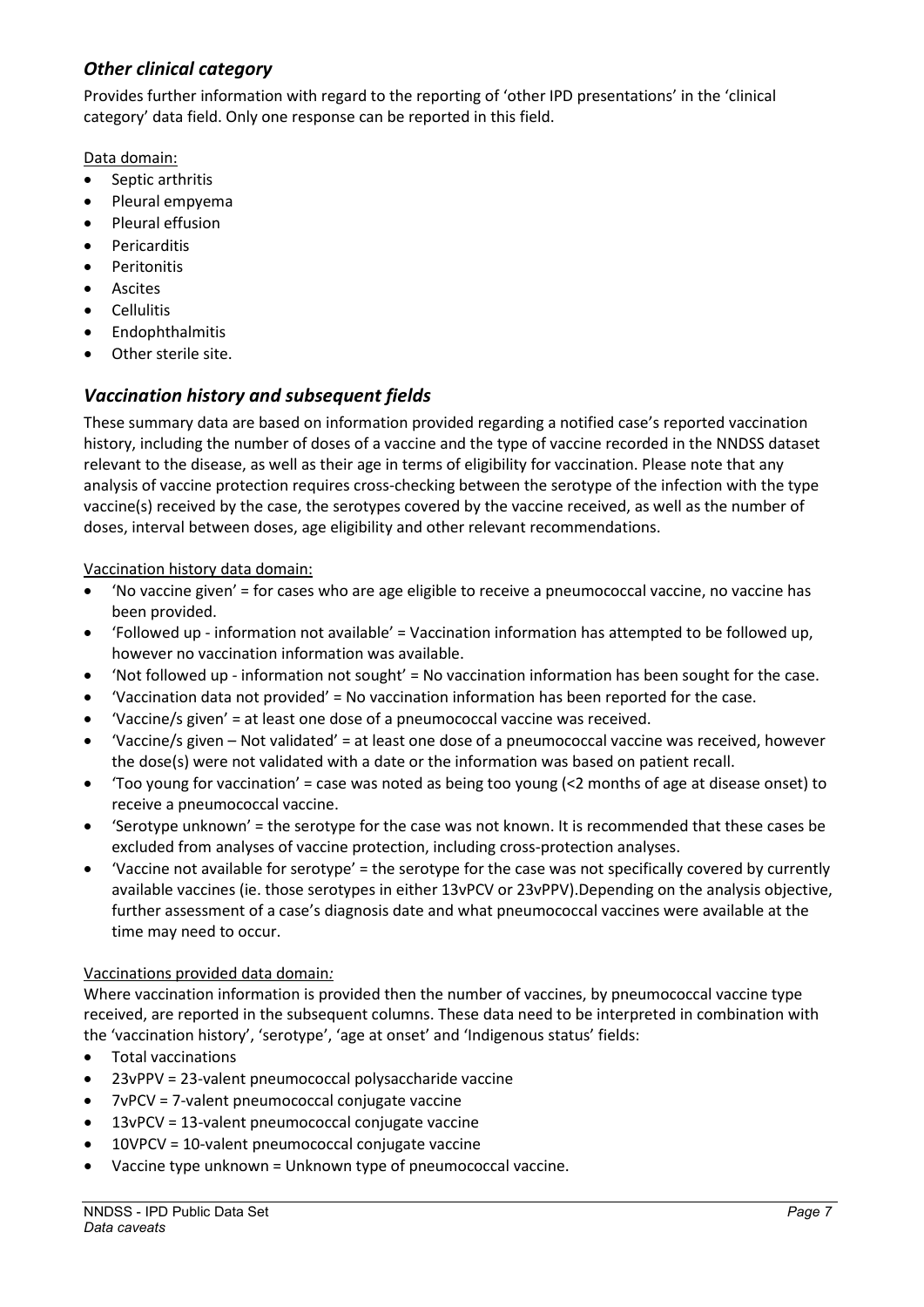For reference, [Table 3](#page-8-0) provides a summary of the serotypes covered by current and previously available pneumococcal vaccines.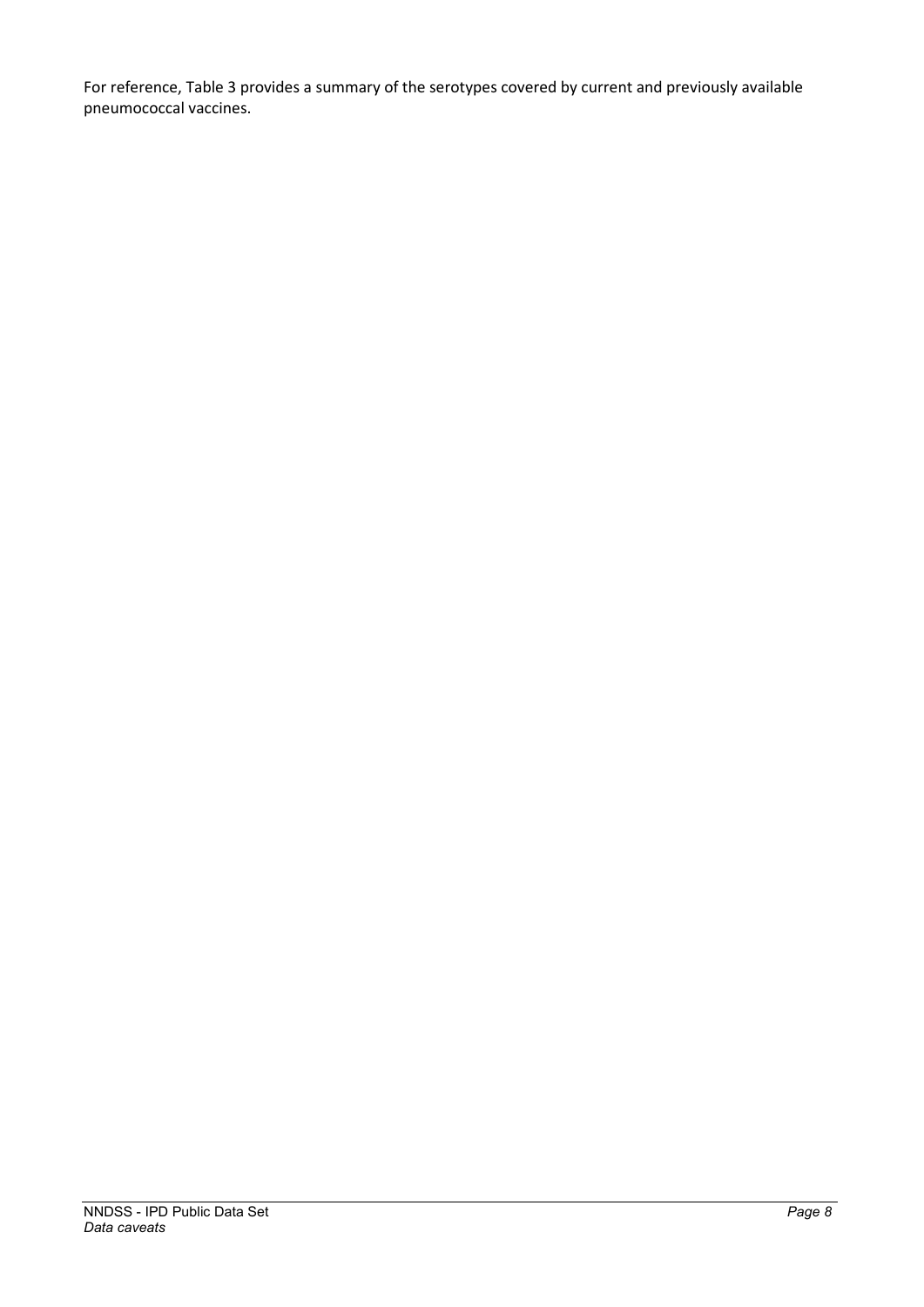| <b>Serotype</b>         | <b>Prevenar</b><br>(7vPCV) | <b>Synflorix</b><br>(10vPCV) | <b>Prevenar 13</b><br>(13vPCV) | <b>Pneumovax 23</b><br>(23vPPV) |
|-------------------------|----------------------------|------------------------------|--------------------------------|---------------------------------|
| $\mathbf{1}$            |                            | X                            | X                              | X                               |
| $\overline{\mathbf{c}}$ |                            |                              |                                | X                               |
| 3                       |                            |                              | X                              | $\overline{\mathsf{X}}$         |
| 4                       | X                          | $\overline{\mathsf{X}}$      | X                              | X                               |
| 5                       |                            | X                            | X                              | $\overline{\mathsf{X}}$         |
| 6A                      |                            |                              | X                              |                                 |
| 6B                      | $\overline{\mathsf{X}}$    | X                            | X                              | $\overline{\mathsf{X}}$         |
| 7F                      |                            | X                            | X                              | X                               |
| 8                       |                            |                              |                                | X                               |
| <b>9N</b>               |                            |                              |                                | $\overline{\mathsf{X}}$         |
| 9V                      | $\overline{\mathsf{X}}$    | X                            | X                              | $\overline{X}$                  |
| 10A                     |                            |                              |                                | $\overline{\mathsf{X}}$         |
| <b>11A</b>              |                            |                              |                                | X                               |
| <b>12F</b>              |                            |                              |                                | $\overline{\mathsf{X}}$         |
| 14                      | $\overline{\mathsf{X}}$    | $\overline{\mathsf{X}}$      | $\overline{\mathsf{X}}$        | $\overline{\mathsf{X}}$         |
| 15B                     |                            |                              |                                | X                               |
| 17F                     |                            |                              |                                | $\overline{\mathsf{X}}$         |
| <b>18C</b>              | $\mathsf{X}$               | $\mathsf{X}$                 | X                              | X                               |
| 19A                     |                            |                              | X                              | X                               |
| 19F                     | $\mathsf{\overline{X}}$    | $\overline{\mathsf{X}}$      | X                              | X                               |
| 20                      |                            |                              |                                | X                               |
| 22F                     |                            |                              |                                | X                               |
| <b>23F</b>              | $\overline{\mathsf{X}}$    | X                            | X                              | X                               |
| 33F                     |                            |                              |                                | X                               |

# <span id="page-8-0"></span>**Table 3: Summary of the serotypes covered by current and previously available pneumococcal vaccines**